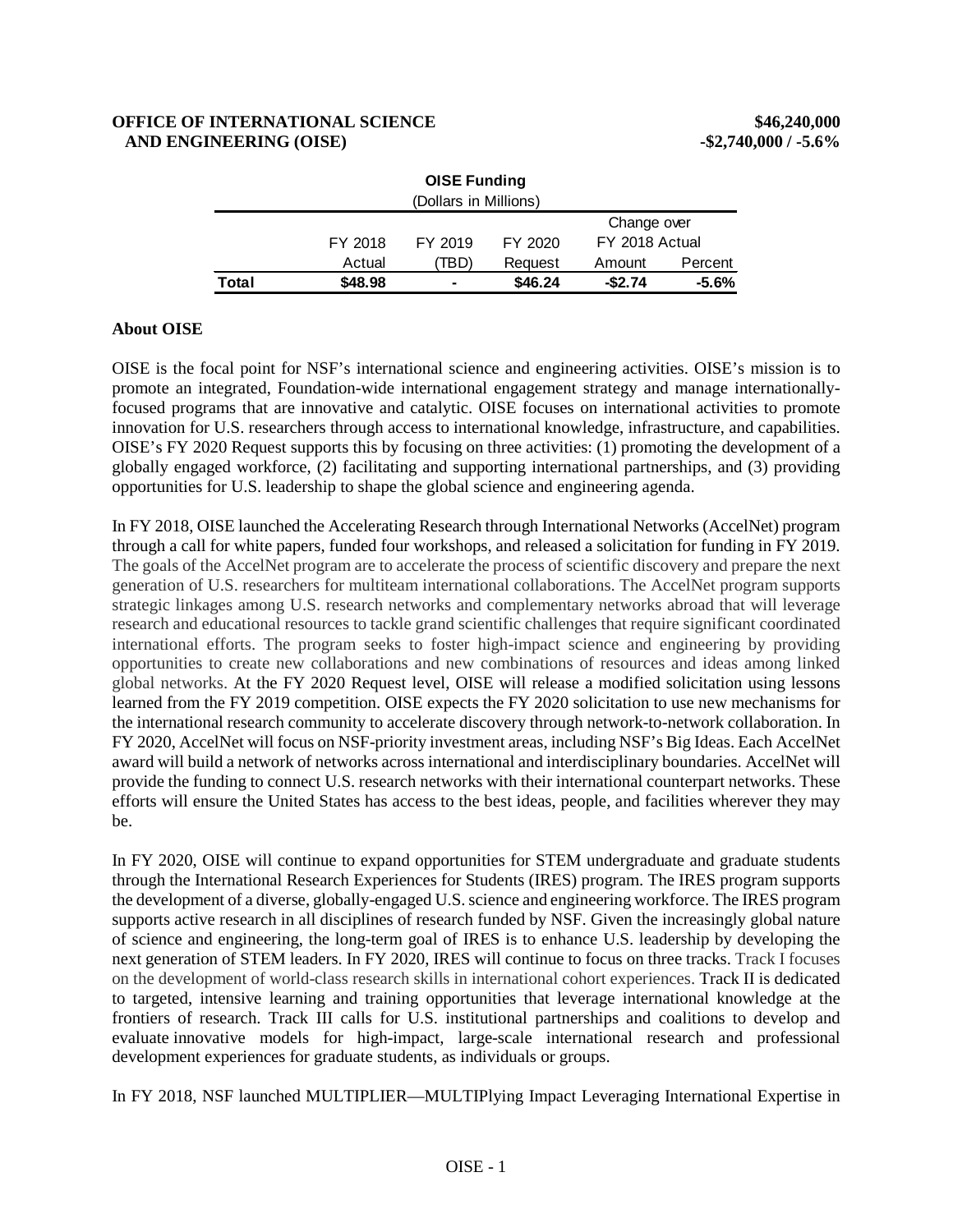Research Missions. MULTIPLIER replaced NSF's static international strategy of maintaining three overseas offices. MULTIPLIER expeditions focus on fields of science and engineering where researchers are making significant developments and have the potential to benefit U.S. prosperity, security, health, and well-being. MULTIPLIER expands NSF's commitment to international outreach by:

- Identifying emerging scientific research areas worldwide through a collaborative survey approach;
- Providing subject matter experts and international specialists to apply analytic approaches and diplomatic connections to leverage international capabilities that may benefit the U.S.;
- Organizing short-term missions for information gathering, ground truthing and network building; and
- Preparing analysis on country- and discipline-specific insights, as well as reports and presentations.

In FY 2020, OISE will support the Partnerships in International Research and Education (PIRE) program through continuing awards. PIRE is an NSF-wide program that funds international research opportunities for U.S. investigators across all NSF-supported disciplines. PIRE also supports high quality research and education that could not occur without international collaboration. PIRE seeks to catalyze a higher level of international engagement in the U.S. science and engineering community. The PIRE program is currently paused for submission of new proposals. The release of a new solicitation is anticipated for FY 2021, with funding in FY 2022.

OISE will continue to co-fund with NSF directorates on meritorious proposals that include international collaboration through its Global Venture Fund. OISE will provide support to assure that U.S. researchers contribute to, and benefit from, complementary efforts around the globe.

In FY 2019, OISE will contribute to the NNA and QL NSF Big Ideas.

- In FY 2020, OISE will continue supporting NNA at a level of \$1.0 million, which will support research that builds on and extends existing observing networks and scientific knowledge as well as logistics support expertise to address the convergent scientific challenges in the changing Arctic. Interagency, state government, and international partnerships will be further developed to achieve pan-Arctic and Arctic-global perspectives.
- In FY 2020, OISE will invest in QL at a level of \$1.0 million. The Quantum Leap Big Idea will continue to build upon and extend the existing knowledge of the quantum world, fostering breakthroughs in the fundamental understanding of quantum phenomena and enabling the exploitation of these phenomena to disrupt the Nation's science and engineering landscape. These advances will unleash the potential of the Nation's quantum-based scientific enterprise, economy, and security.

# **Funding Profile**

| <b>OISE Funding Profile</b>               |           |         |           |  |  |  |
|-------------------------------------------|-----------|---------|-----------|--|--|--|
|                                           | FY 2018   |         |           |  |  |  |
|                                           | Actual    | FY 2019 | FY 2020   |  |  |  |
|                                           | Estimate  | (TBD)   | Estimate  |  |  |  |
| <b>Statistics for Competitive Awards:</b> |           |         |           |  |  |  |
| Number of Proposals                       | 234       |         | 300       |  |  |  |
| Number of New Awards                      | 52        |         | 70        |  |  |  |
| <b>Funding Rate</b>                       | 22%       | N/A     | 23%       |  |  |  |
| <b>Statistics for Research Grants:</b>    |           |         |           |  |  |  |
| Number of Research Grant Proposals        | 225       |         | 100       |  |  |  |
| Number of Research Grants                 | 43        |         | 40        |  |  |  |
| <b>Funding Rate</b>                       | 19%       | N/A     | 40%       |  |  |  |
| Median Annualized Award Size              | \$100,000 |         | \$100,000 |  |  |  |
| Average Annualized Award Size             | \$138,888 |         | \$150,000 |  |  |  |
| Average Award Duration, in years          | 2.7       |         | 2.3       |  |  |  |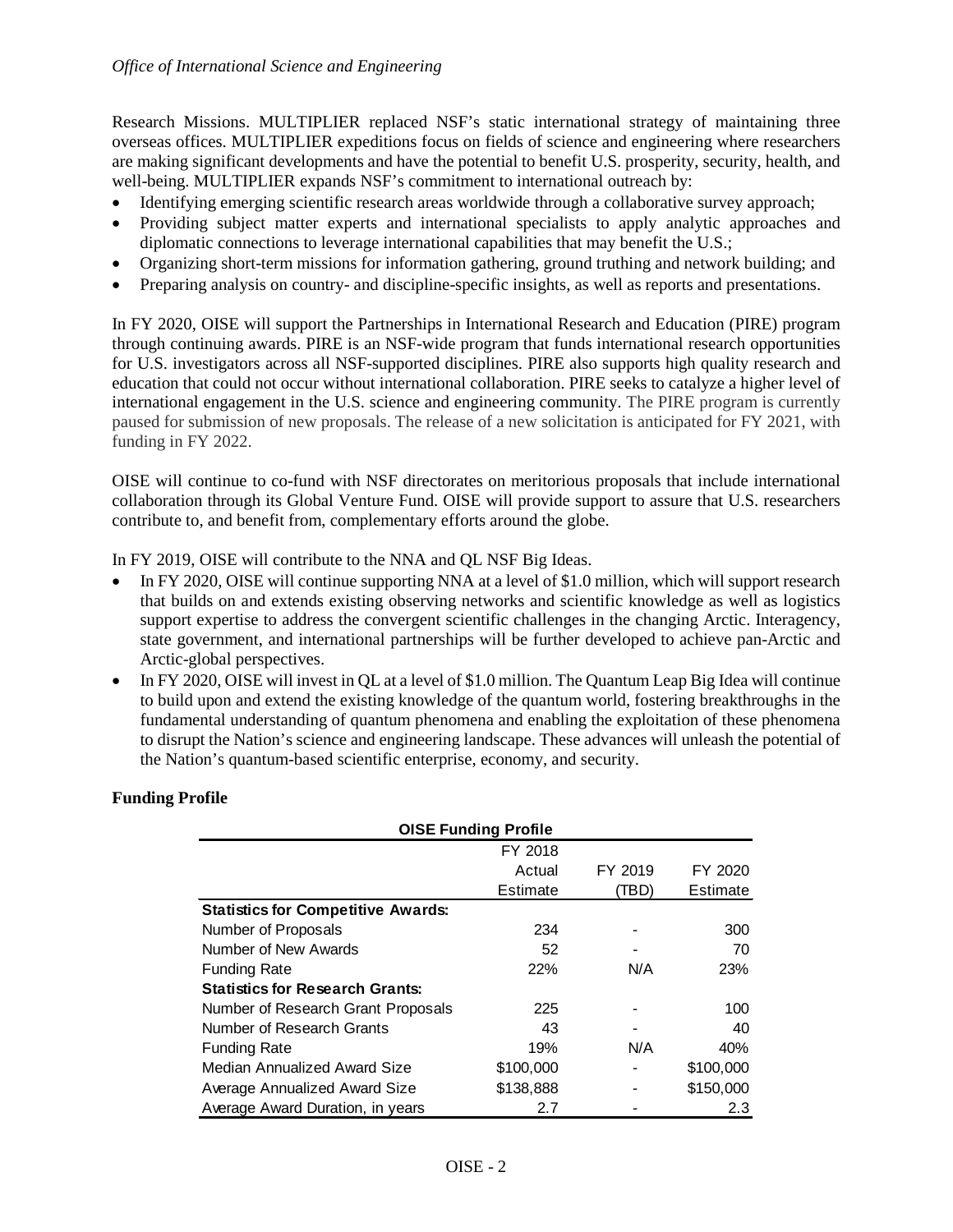In FY 2020, the number of competitive proposals is expected to increase as a result of AccelNet proposal submissions. AccelNet funds network-to-network collaborations and not research, so while the total number of competitive proposals will increase, the number of research grant proposals is expected to decrease by 55 percent compared to the FY 2018 Actual Estimate. OISE expects to award about 40 research grants from the IRES program. The decrease in the number of expected research proposals in FY 2020 is attributed to the pause of the PIRE program.

## **Program Monitoring and Evaluation**

#### External Program Evaluations and Studies:

An evaluation of the IRES program began in September 2018 and will produce deliverables at various stages of the evaluation. The evaluation is expected to be completed in early 2021. The evaluation will review educational and career trajectories of principal investigators and students and the extent of their international engagement as a result of participating in the program. The final results are expected by Fall 2021.

#### Workshops and Reports:

In FY 2018, five workshops were funded through the AccelNet program to stimulate the exchange of ideas and leverage international resources.

#### Committees of Visitors (COV):

- December 2017, a COV convened to review OISE's programs and activities. The COV chair presented the report to the NSF International Science and Engineering Advisory Committee January 2018. OISE responded to the COV's recommendations in February 2018. [1](#page-2-0)
- Spring 2018, a COV reviewed awards to the National Academies of Sciences, Engineering, and Medicine (the National Academies) Board on International Science Organizations (BISO). BISO's mission is to strengthen science for the benefit of society through U.S. leadership, collaboration, and representation in international scientific organizations and initiatives. BISO provides information about these international scientific organizations and initiatives to the leadership of the National Academies, NSF, the [Department of](http://www.state.gov/) State, and other organizations.
	- The BISO COV chair presented their report virtually to the AC-ISE, which convened May 2018, and OISE responded to those recommendation, June 2018. [2](#page-2-1)

The Performance chapter provides details regarding the periodic reviews of programs and portfolios of programs by external Committees of Visitors and directorate Advisory Committees. Please see this chapter for additional information.

<span id="page-2-1"></span><span id="page-2-0"></span><sup>&</sup>lt;sup>1</sup> OISE COV Report: [www.nsf.gov/od/oise/OISECOV-Doc/OISE\\_COVReport/OISE\\_FY2018\\_COV\\_Final.pdf;](http://www.nsf.gov/od/oise/OISECOV-Doc/OISE_COVReport/OISE_FY2018_COV_Final.pdf) Responses: www.nsf.gov/od/oise/OISECOV-Doc/OISE\_COVReport/ResponsesToThe2018\_OISE\_COV\_Report.pdf <sup>2</sup> BISO COV Report[: www.nsf.gov/od/oia/activities/cov/oise/2018/OISE\\_BISO\\_2018\\_COV\\_Report.pdf;](file://ad.nsf.gov/NSF/Divisions/BUDGET/FY%202020%20Budget%20Cycle/FY%202020%20Congressional%20Request/Dir-Office%20Submissions/OISE/www.nsf.gov/od/oia/activities/cov/oise/2018/OISE_BISO_2018_COV_Report.pdf) Responses: www.nsf.gov/od/oise/OISECOV-Doc/BISOCOV/OISE\_Response%20to%202018\_BISO%20COV%20Report.pdf